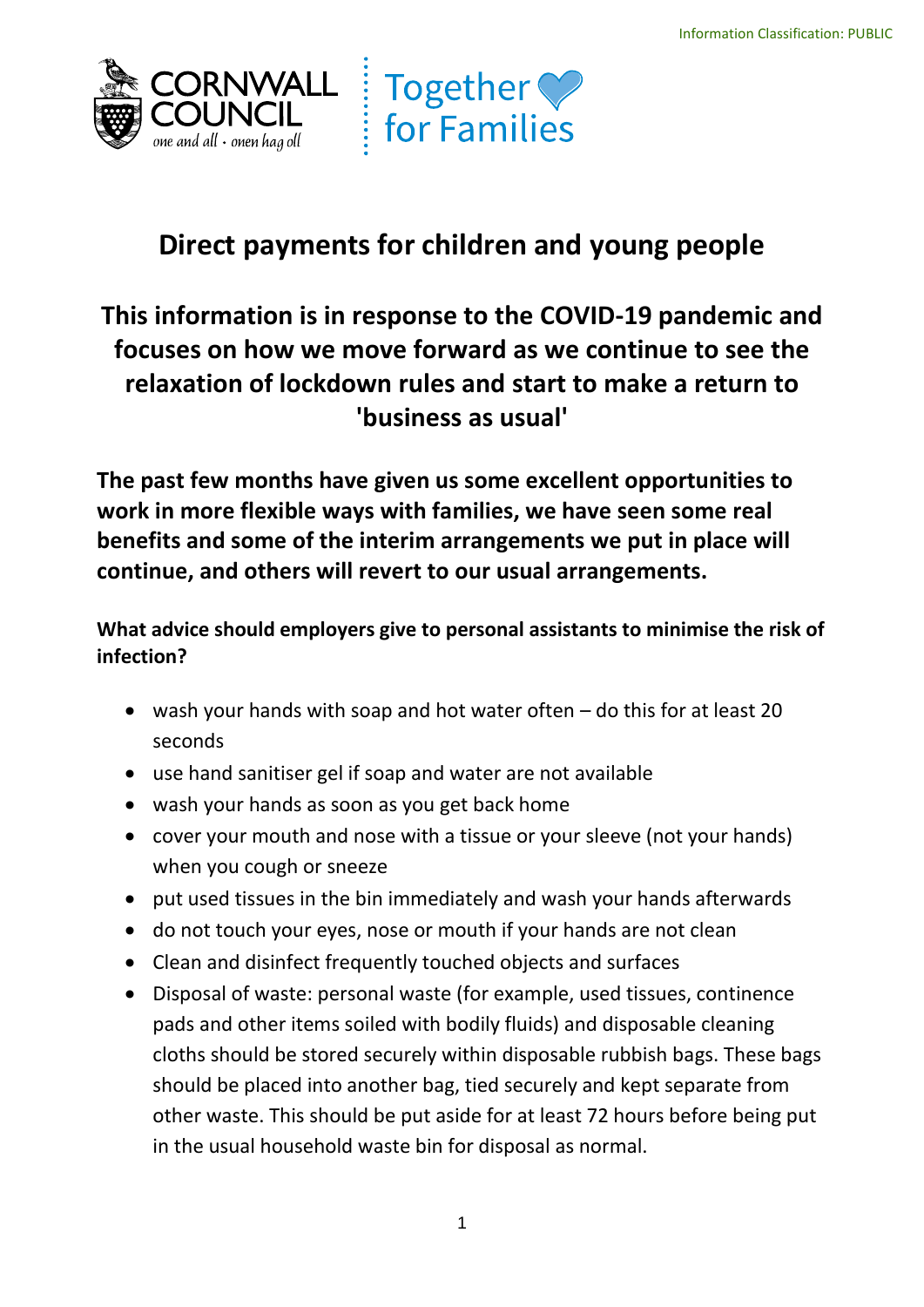Public Health England recommends that the best way to reduce any risk of infection is good hygiene and avoiding close contact (within 2 metres) with any potentially infected person where possible.

 Further information is available from the Department of Health and Social Care updated on 22.07.2020" guidance "Coronavirus (COVID-19): guidance for people receiving direct payments

[www.gov.uk/government/publications/coronavirus-covid-19-guidance-for-people](https://www.gov.uk/government/publications/coronavirus-covid-19-guidance-for-people-receiving-direct-payments)[receiving-direct-payments](https://www.gov.uk/government/publications/coronavirus-covid-19-guidance-for-people-receiving-direct-payments) 

#### **Using direct payments as restriction eases**

 As restriction eases, we expect funds to once again be used for the support set out in the Child Plan or Education, Health & Care Plan; these plans specify how direct payment funds are to be used to meet your child or young person's assessed possible, putting in additional precautions in relation to hygiene and infection needs. We expect families to continue with their usual arrangements wherever control and providing personal assistants with personal protective equipment where this is needed.

 throughout the pandemic. Where this has not been possible, many families have taken a creative approach and discussed with their PA the support they could with children and young people. For many families their usual, regular personal assistant support has continued provide. Many personal assistants have stayed in regular video or audio contact

 wages as we know how much you value their support and we understand the close bonds they have with disabled children, young people and their families. We have been keen for personal assistants not to be disadvantaged throughout the We have encouraged families to continue to pay personal assistants their usual lockdown.

 personal assistants to continue to be paid if they are not providing you with that As restrictions ease and we enter the summer holidays, we know how important it is for you to have the support you need from your PA, and we would not expect support.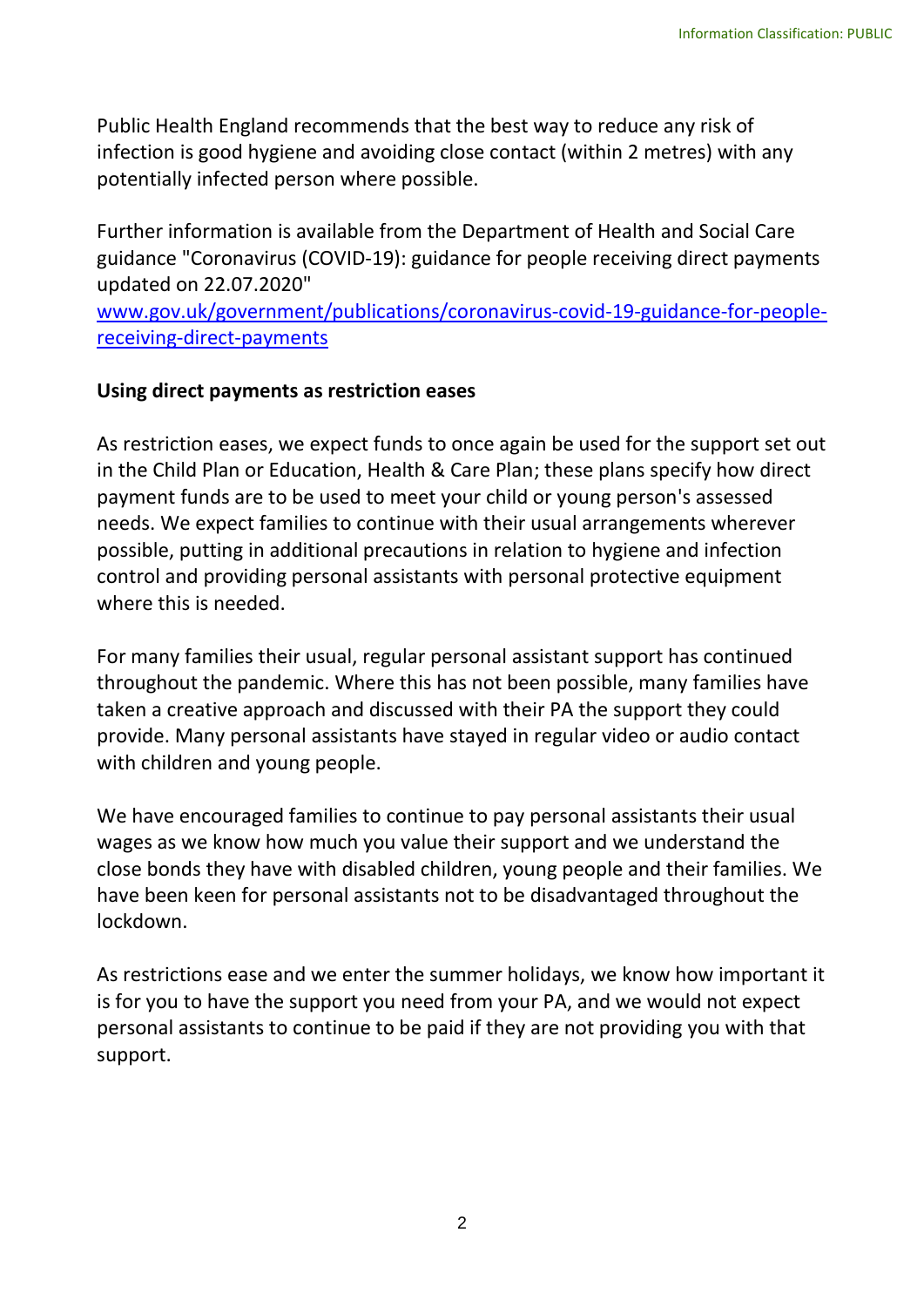As we move forwards, conversations should be held with personal assistants so that they can start to return to their usual support arrangements. If your PA provides support within your family home, then you should consider what changes you might need to make to reduce risk and make it 'COVID-secure'.

### **Can my personal assistant return to work if they have been shielding or selfisolating?**

 Those who are clinically extremely vulnerable, have been strongly advised by the government to stay at home as much as possible and keep interactions outside to shield until 31 July. a minimum. This is called 'shielding', and the government had advised people to

 COVID-19 in the community starts to rise significantly. This is national guidance. If From 1 August, the government will pause shielding unless the transmission of local restrictions are needed, Cornwall Council will issue an update.

 isolating because of their own needs or for someone in their family's needs. Alternatively, you may have asked them to stay away from work because your child or young person or someone in your household was shielding or self- isolating. Consider how you can support your personal assistants to return to Personal assistants may be returning to work after a period of shielding or selfwork, so they feel they are in a safe environment.

 In every situation you should always talk with your personal assistant and have an honest conversation about what risks they and you are worried about. It may be that things need to work differently for a while or longer term.

 it also means that you are an employer and have certain duties and Employing personal assistants is very much about being in control of your support, responsibilities to ensure your personal assistants are safe while at work.

 different ways of working which should always be risk-based. We understand the information on practical steps for personal assistants returning to work. If these COVID-19 brings additional risk and complexity and may necessitate some Employers Liability Insurance providers have risk assessment tools and resources may be helpful, please contact your insurance provider or your Personalisation Support Advisor.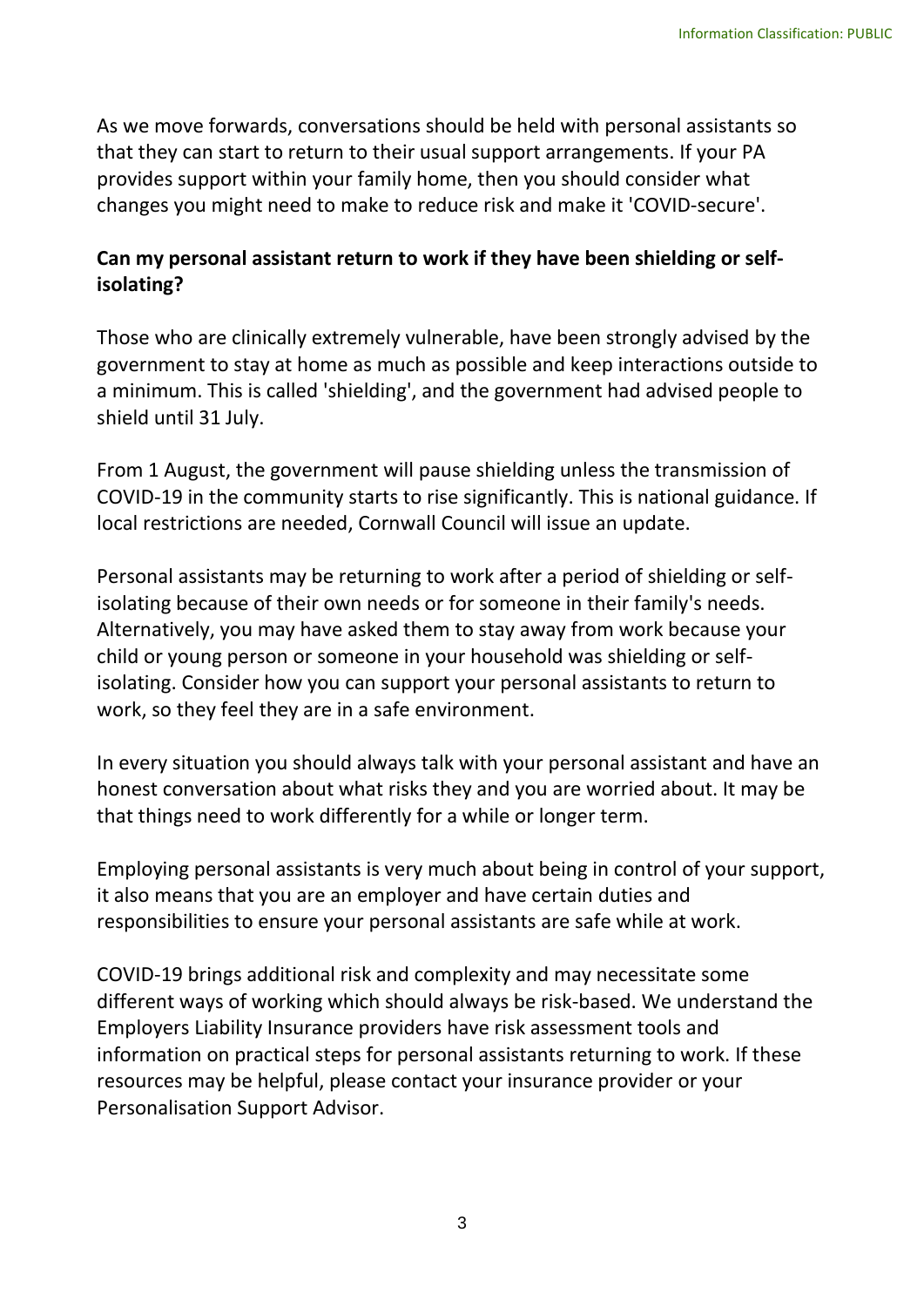### **What evidence is needed of direct payment spending during the pandemic?**

 successful this has been for children and young people. Many families have let us know how helpful it has been to use their direct payments in more creative and flexible ways over the past few months and how

 Where direct payments have been used in an alternative way, we have asked that families keep all receipts or invoices relating to any such purchases, so they can be checked by the Personalisation Support Advisor at direct payment reviews.

 support required and at the same time met outcomes in the child plan. As we return to 'business as usual', the way in which direct payments are spent will also During the pandemic we agreed a more flexible use of your direct payments, so families could manage any issues arising from COVID-19. Families have had the flexibility to use payments in a way that ensures they safely receive the care and return to the usual support arrangements.

#### **Personal Protective Equipment (PPE)**

 As an employer you remain under an obligation to ensure that there is a safe system of work in place. You can choose to insist on greater standards of hygiene and care from your personal assistants.

 needs to be considered. If you are unsure what PPE you should purchase or if you have difficulties in sourcing it, please contact your allocated worker. Accessing appropriate personal protective equipment for your personal assistants

 You can use your direct payment funds to purchase PPE for your personal assistants. Please keep all receipts as these will be needed to evidence DP expenditure.

 If your child or young person receives a personal health budget, or support is being delivered from an agency or a childminder, it is for them to advise, source and purchase the PPE, depending on individual circumstances.

There is further guidance available at:

[www.cornwall.gov.uk/education-and-learning/coronavirus-advice-for-children](http://www.cornwall.gov.uk/education-and-learning/coronavirus-advice-for-children-and-families/educational-resources-and-information-for-parents-and-carers/sen-response-to-covid-19/ppe-update-from-the-dfe/)[and-families/educational-resources-and-information-for-parents-and-carers/sen](http://www.cornwall.gov.uk/education-and-learning/coronavirus-advice-for-children-and-families/educational-resources-and-information-for-parents-and-carers/sen-response-to-covid-19/ppe-update-from-the-dfe/)[response-to-covid-19/ppe-update-from-the-dfe/](http://www.cornwall.gov.uk/education-and-learning/coronavirus-advice-for-children-and-families/educational-resources-and-information-for-parents-and-carers/sen-response-to-covid-19/ppe-update-from-the-dfe/)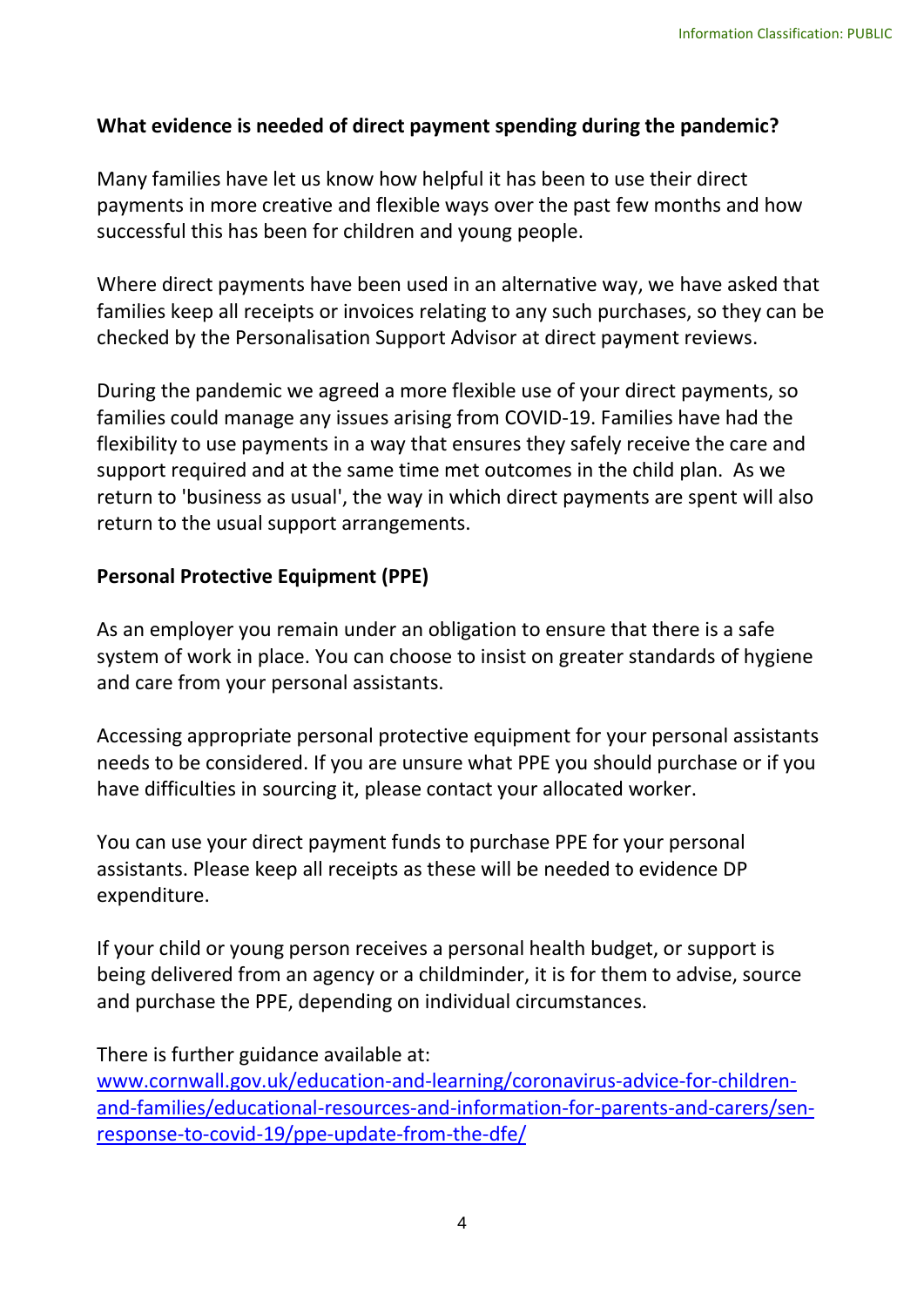The government guidelines are continually being updated and the advice on topics such as PPE changes regularly. We strongly advise that you follow advice on the government and NHS websites.

 The Department of Health and Social Care guidance: Using direct payments during personal assistants provides information on PPE for direct payment recipients: the coronavirus outbreak: full guidance for people receiving direct payments and [www.gov.uk/government/publications/coronavirus-covid-19-guidance-for-people](http://www.gov.uk/government/publications/coronavirus-covid-19-guidance-for-people-receiving-direct-payments/coronavirus-covid-19-qa-for-people-receiving-a-personal-budget-or-personal-health-budget#wearing-right-ppe)[receiving-direct-payments/coronavirus-covid-19-qa-for-people-receiving-a](http://www.gov.uk/government/publications/coronavirus-covid-19-guidance-for-people-receiving-direct-payments/coronavirus-covid-19-qa-for-people-receiving-a-personal-budget-or-personal-health-budget#wearing-right-ppe)[personal-budget-or-personal-health-budget#wearing-right-ppe](http://www.gov.uk/government/publications/coronavirus-covid-19-guidance-for-people-receiving-direct-payments/coronavirus-covid-19-qa-for-people-receiving-a-personal-budget-or-personal-health-budget#wearing-right-ppe) 

## **Will direct payment funds be recovered if the balance is over the contingency amount?**

 At direct payment review discussions, we will ask you for the balance of funds held in the direct payments account and will follow our usual process to recover funds in excess of your DP contingency amount. We know that the summer holidays are a time when more support is needed, so will take this into consideration in our discussions with you.

 If you wish to return unused or surplus direct payment funds, please contact your Personalisation Support Adviser for details on how to do this.

 the designated DP bank account. Some families have received no support over the temporarily suspended. For most families, the usual four weekly payments have continued to be made to past few months and because of this have asked for their direct payments to be

temporarily suspended.<br>The payment dates for funds to be paid into DP accounts for 2020 is on our website: [www.cornwall.gov.uk/directpaymentsforms](http://www.cornwall.gov.uk/directpaymentsforms) 

You will have noticed that the reference on your direct payment bank statement for incoming DP funds is now 'Payment One' rather than 'Cornwall Council'. This is due to a council system change. Please be assured direct payments are continuing to be paid into your account from Cornwall Council, but just under this new reference.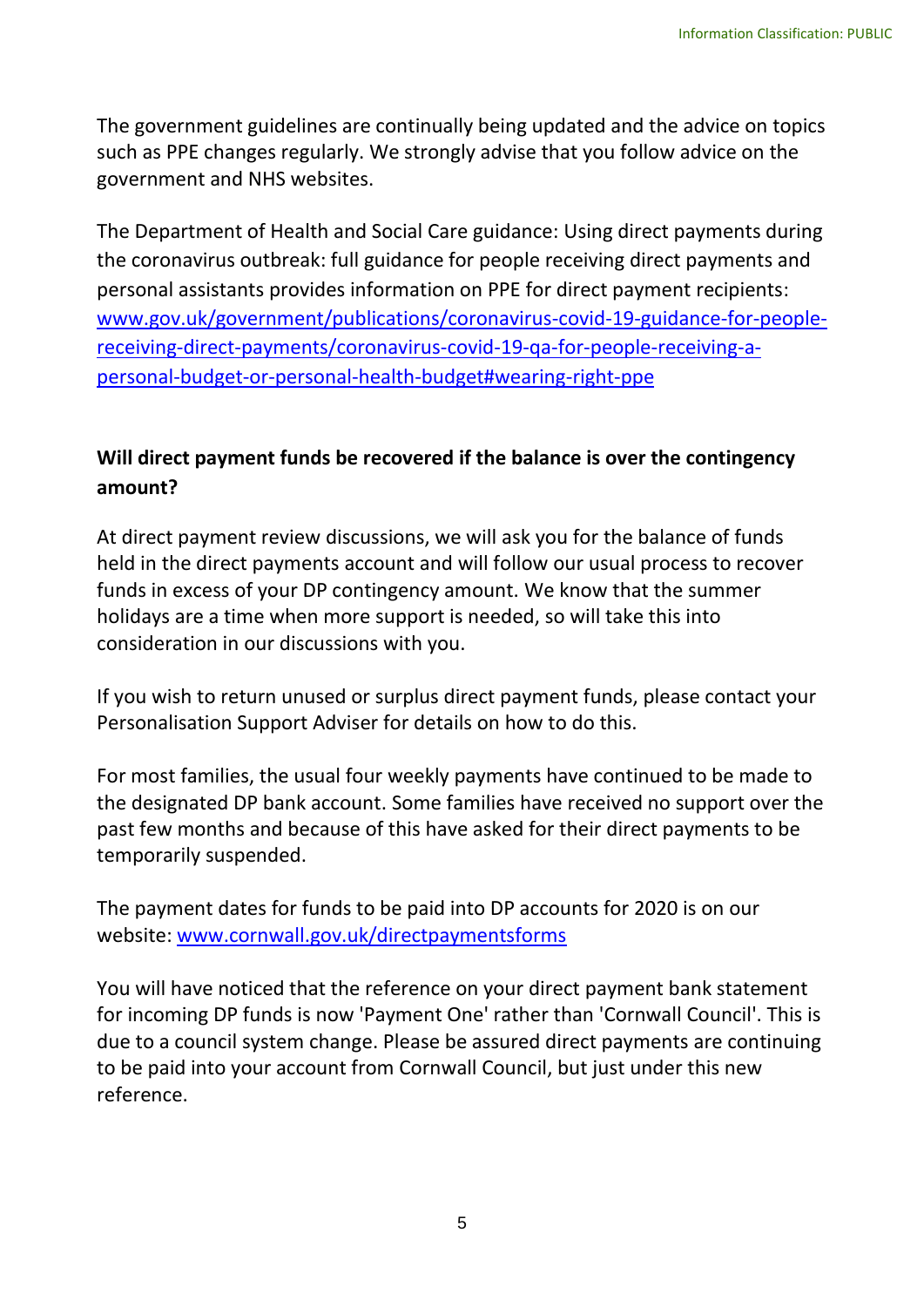## **Using direct payments to employ and pay an adult family member living in your household**

 Where possible, families have continued to use their direct payments as agreed in the child plan, but there have been circumstances where families needed to arrange support differently as a result of the COVID-19 outbreak.

 continued to meet the needs, we agreed on an individual basis that family members could be paid from DP funds to provide ongoing support. support, conversations can now be held with those family members as those Considering the government guidance during lockdown and emergency steps to keep those who were vulnerable away from social interaction, we took a flexible approach as we were keen to avoid families having no PA support. Where it As restrictions ease, and your personal assistants return to providing their usual temporary support arrangements during lockdown should no longer be required.

## **DBS checks for temporary personal assistants who were paid from DP funds**

 barrier to families who needed to make alternative support arrangements. If you were without your usual PA, and you needed to maintain support, we agreed the following parameters: During lockdown we were keen to make sure that the DBS process was not a

- 1. If a relative or friend (living outside of the child's home) was paid as PA to provide support for the short term, (defined as up to one month), the PA did not need to undertake a DBS check.
- 2. If a relative or friend was living in the same household as the DP child, and was supporting for the short term, (defined as up to one month). The PA did not need to undertake a DBS check.
- via video calling facilities, for example WhatsApp. They were then paid from DP funds once their identity had been provided and checked by us, and we agreed we would not wait for the DBS Bureau to issue their DBS 3. If a relative or a friend was supporting longer term, they were asked to complete the DBS online application, and provide evidence of their identity notification.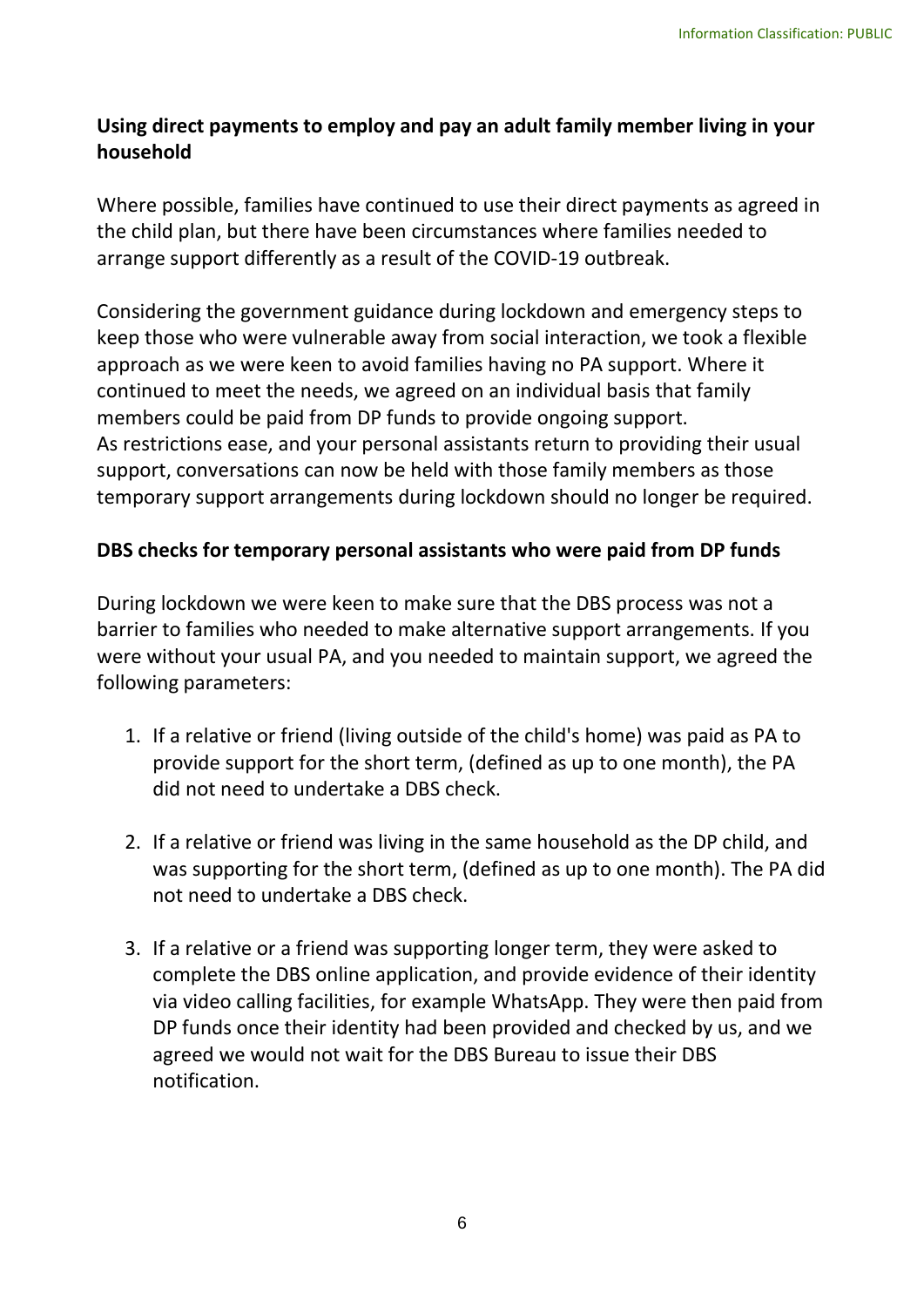Safeguarding of our children and young people is paramount. Our usual practice is to undertake enhanced DBS checks for all personal assistants who you wish to recruit to support your child.

If any of the above circumstances apply to your situation, and PA support is continuing without a DBS check, please contact your Personalisation Support Advisor.

#### **DBS identity checks for personal assistants**

 As our usual process to check an applicant's identity has had to change during the pandemic, we have used remote video verification for PA document identity checks, this has worked well, and we will continue with these arrangements for the time being.

 would do in usual circumstances. This means that we do not see the applicant's original identity documents, as we

Please will you ask your personal assistants to show you the original versions of these documents before they start working for you (these will be the same documents they provided as evidence of identity via remote video verification with a member of our team).

#### **Support from the Team**

 The past few months have given us some excellent new opportunities to keep in continue to use these methods of communication in our future work. touch. We're using technology and video calling more effectively and we will

 During lockdown we have been in regular contact with families, this has been by telephone or video call. Several families have let us know they would prefer more telephone or video reviews, rather than all reviews being home visits. We will be flexible and can arrange future visits as a combination of home visits and telephone or video calls if that would be more suitable to you.

Over the past few months we have significantly reduced printing and have instead sent DP information to families via email. Guidance and forms are also available on our web pages: [www.cornwall.gov.uk/directpaymentsforms](http://www.cornwall.gov.uk/directpaymentsforms)